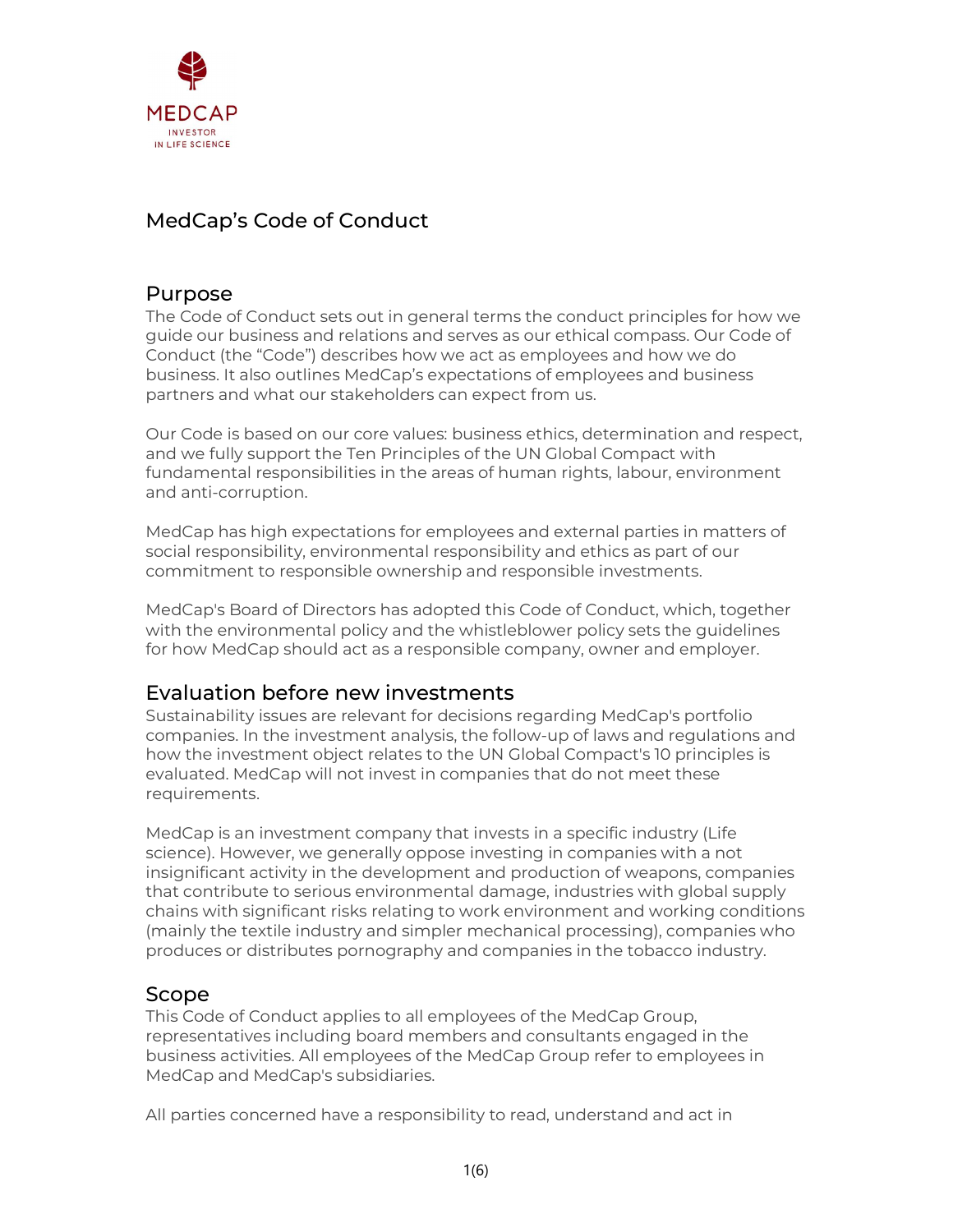

accordance with the Code. In case of questions or doubts as to what the guidelines entail or how they are to be practiced, the nearest manager should be consulted in the first instance.

As a MedCap manager, it is your responsibility to make sure it is a part of the way you, and your team, do business. This includes leading by example and enforcing this Code (e.g. ensuring that employees receive necessary information and training). It also includes being available for employees who have ethical questions or who wish to raise a concern or report possible violations.

All companies wholly owned by MedCap are bound equally by the Code. We expect any business in which we have partial ownership to adopt either the Code or other standards that are equivalent to those reflected in our Code.

All our suppliers and other business partners are expected to adhere to similar standards to those reflected in our Code (specified in "Code of Conduct for MedCap's Suppliers and Business Partners"). Compliance with such standards is important when selecting our business partners.

## **Principles**

#### Regulatory compliance, business ethics and anti-corruption

- MedCap's employees or consultants affiliated to the Group must act in an ethically correct manner and comply with all laws, rules and regulations in each country in which the Group conducts business.
- Representatives of the MedCap Group shall act professionally in negotiations and agreements with suppliers, customers, organizations and authorities, and decisions shall be made in an objective manner and in the interest of the Group and its owners.
- The MedCap Group will not conduct business or dealings with a sanctioned country, group, organisation or individual.
- The MedCap Group will compete on fair terms and comply with all local laws relating to antitrust, monopoly, restriction of competition or cartel formation.
- The MedCap Group has zero tolerance to all forms of corruption, including the giving and taking of bribes or the abuse of trust.
- The MedCap Group prohibits offering or accepting gifts, hospitality, expenses or any benefit, which could influence the recipient's integrity. Offering or receiving gifts in situations of contract negotiation, bidding or award are prohibited.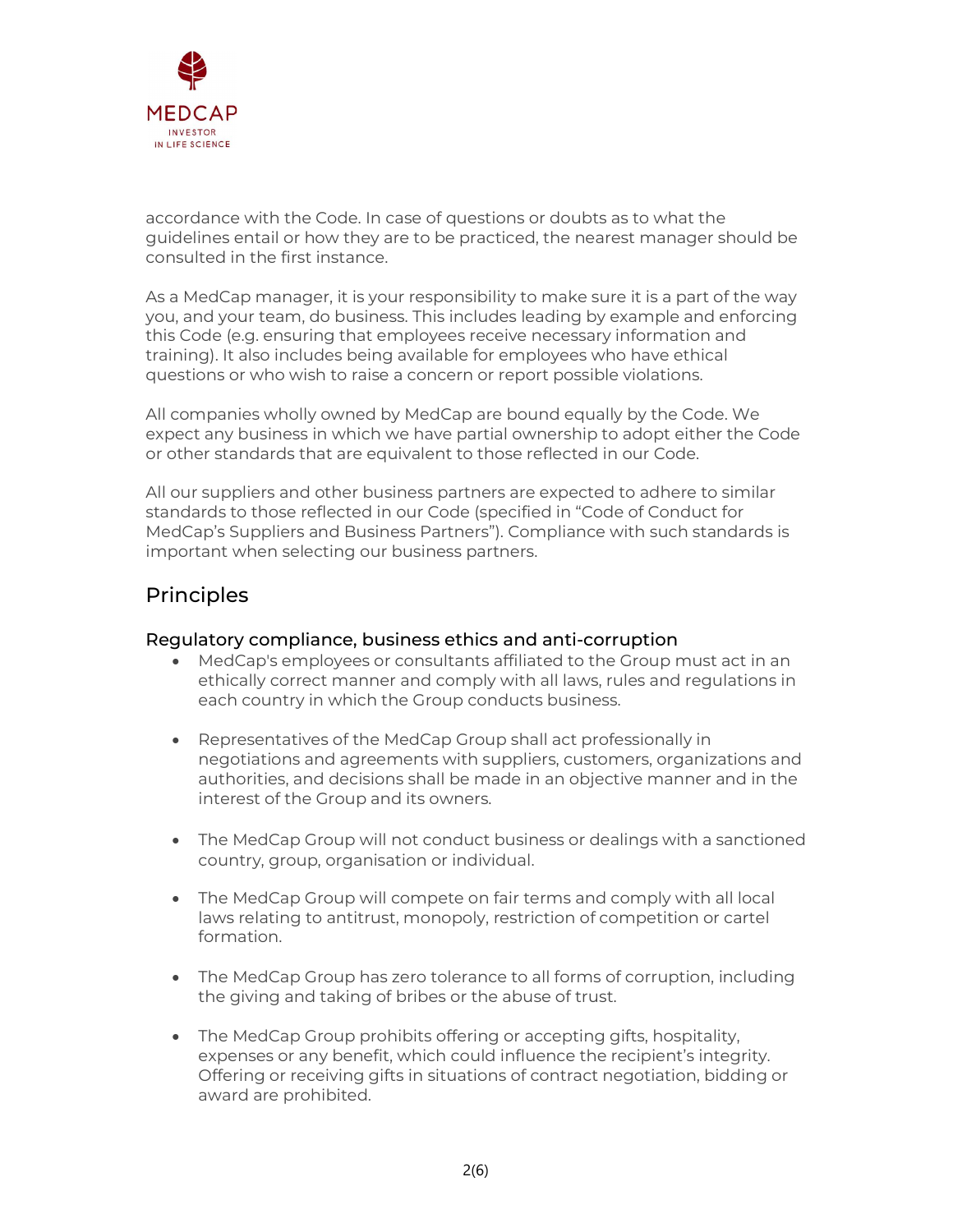

#### Human rights, non-discrimination and labour law issues

- MedCap supports the UN's human rights conventions and adheres to the laws and regulations that apply in the countries in which the Group operates.
- The MedCap Group shall offer employees fair and reasonable working conditions and a safe working environment. This includes:
	- o setting up / using a reasonable occupational health & safety management system, to control hazards and take the best reasonably possible precautionary measures against accidents and occupational diseases
	- o providing training and ensure that employees are educated in health and safety issues
	- o prohibiting employees to be under the influence of intoxicating substances, including alcohol and drugs at work.
- The MedCap Group is a non-discriminatory workplace that
	- o offers all individuals equal opportunities regardless of skin color, race, gender, age, nationality, political or religious conviction, ethnicity, social background, disabilities, sexual orientation, or other distinctive qualities
	- o refuse to tolerate any unacceptable treatment of employees, such as mental cruelty, sexual harassment or discrimination
	- o refuse to tolerate behaviour including gestures, language and physical contact, that is sexual, coercive, threatening, abusive or exploitative
	- o expects employees in the Group to take responsibility for achieving a non-discriminatory workplace.
- MedCap respects employees' right to organize themselves in unions and the right to enter into collective agreements
- MedCap prohibits all forms of child labour and forced labour, discrimination and the purchase of sexual services and child pornography.

## Anti-Money Laundering

- MedCap does not engage in any money laundering or terrorist financing activities or assist any other party in doing so.
- MedCap is committed to compliance with anti-money laundering laws throughout the world.
- Any potentially identified irregularities is escalated to be further investigated and we report suspicious activity to the government where required.

## Environmental impact

MedCap believes that there is a strong link between consistent environmental work and long-term value creation. MedCap's goal is to promote sustainable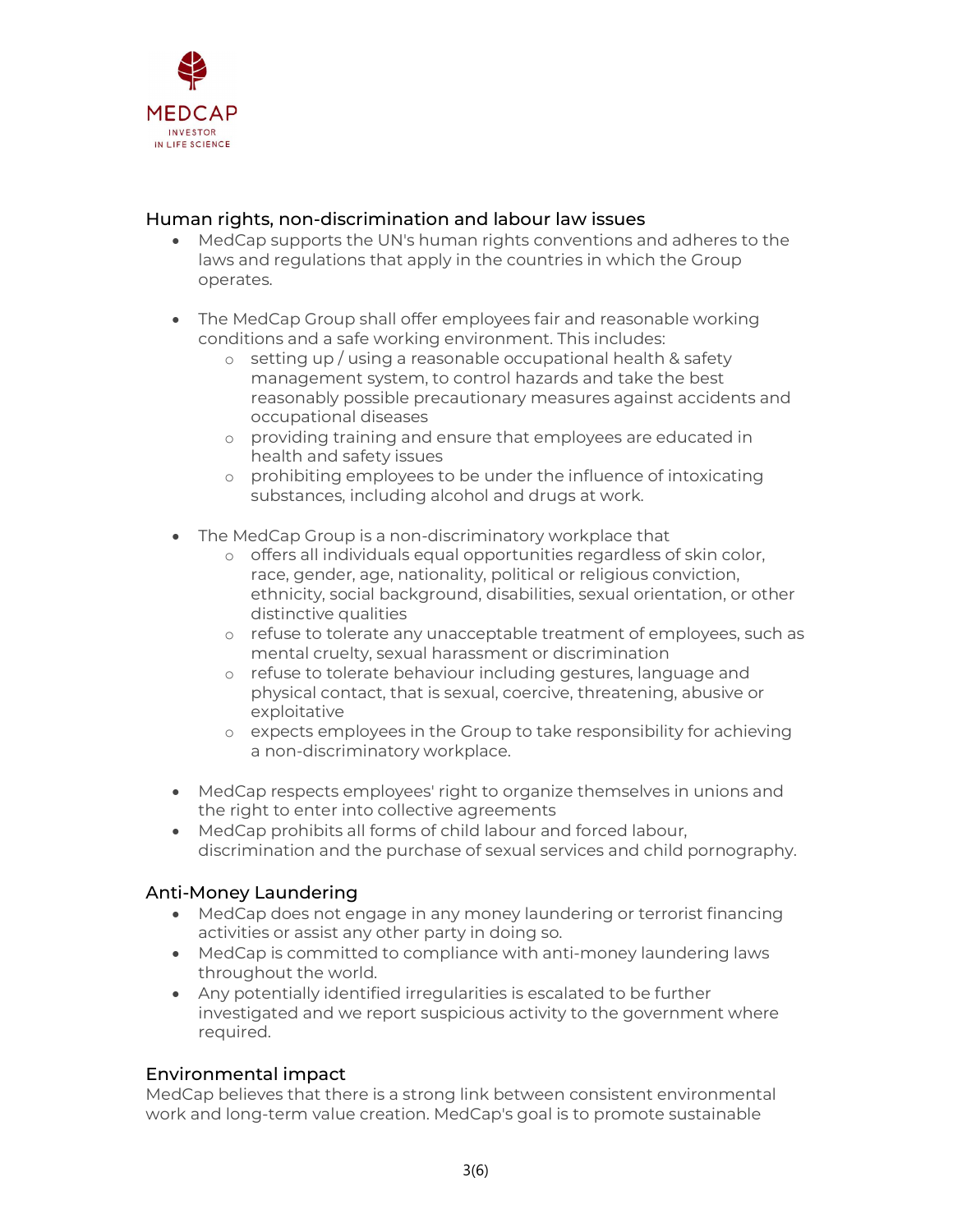

development and create environmental awareness at all levels in the Group. This will be done by following current environmental legislation and actively reducing the Group's environmental impact by preventing and reducing pollution, the use of harmful substances and contributing to long-term sustainable development through active, systematic environmental work. MedCap's position is further described in MedCap's environmental policy.

## Conflicts of interest

- Our integrity should never be questioned and employees and board members within the MedCap Group must work to ensure that business decisions are made based on the best for the MedCap Group and its shareholders.
- Private or other external activities and financial interests should also not conflict with the Group's interests. Agreements with or other forms of assignments for related parties should be avoided, or always be notified to and approved by the nearest manager or the company's executive management.
- The MedCap Group holds a neutral position in terms of political parties and candidates. Neither the group's company name nor assets may be used to promote the interests of political parties or candidates.

## Product Quality & Safety

MedCap aims to offer products and services that consistently offer good value, high quality and safe, sustainable solutions. Our products will meet applicable legislative and regulatory requirements related to product safety and labelling.

## Communication, marketing and advertising

- The MedCap Group builds long-term relationships with customers and suppliers by showing honesty and integrity in all our interactions. All information exchange, marketing and statements must be accurate, truthful and in accordance with applicable laws.
- MedCap is committed to professional and transparent communications within the limits of our confidentiality obligations. We seek to form a constructive and productive dialogue with all our stakeholders.

## Information security and confidential information

Confidential information is a valuable asset and may only be used for the Group's business purposes.

 MedCap's employees or consultants affiliated to the Group may not distribute or misuse confidential information owned by MedCap or that MedCap has access to from third parties. Examples of confidential information are non-public information about MedCap's business, financial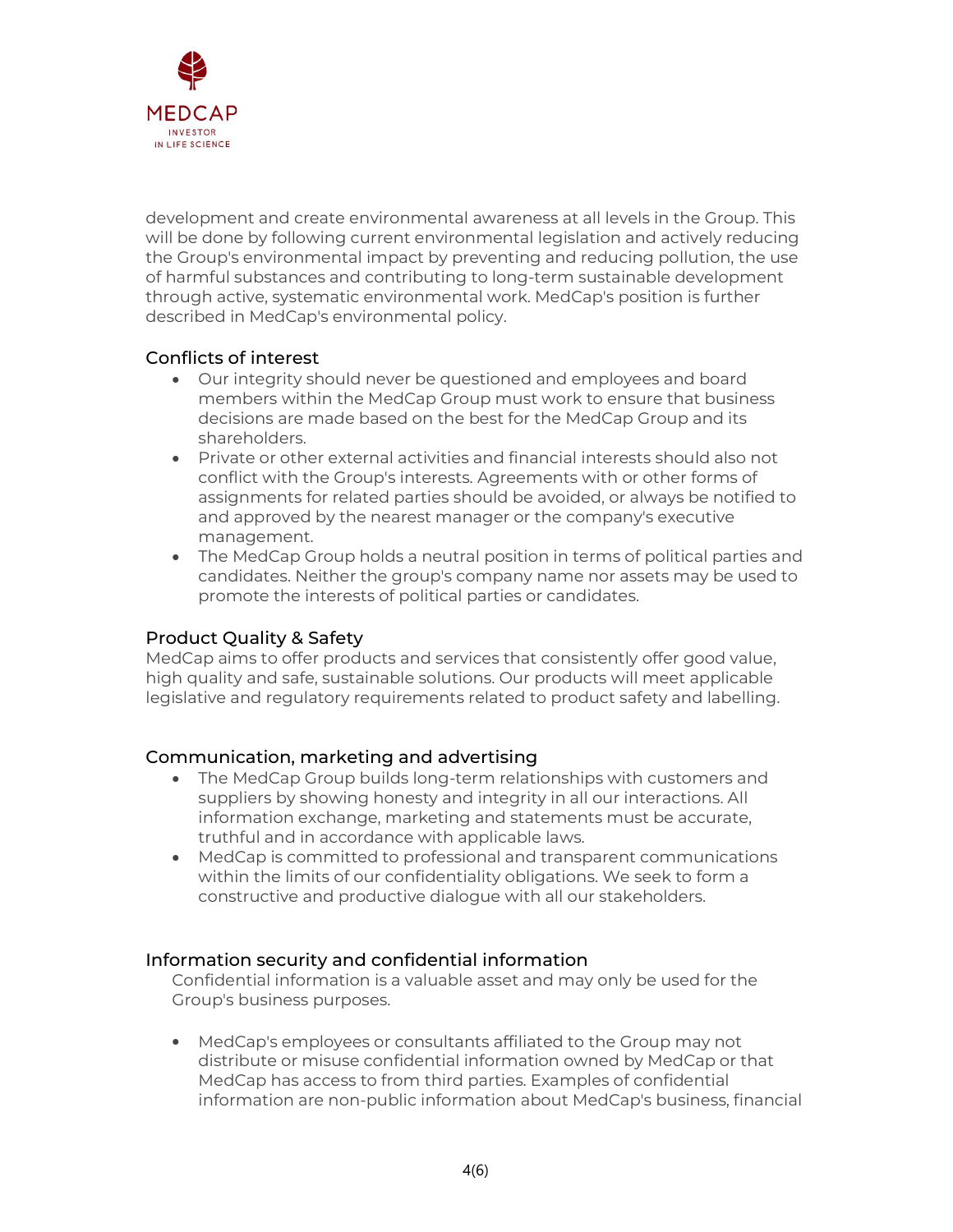

information, technical information, strategies, business transactions, business processes, information about customers and suppliers, etc.

- Employees are expected to take reasonable precautions to ensure the physical security of confidential information.
- All employees should have a personal confidentiality agreement regarding confidential information. The agreement remains in force even after termination of employment or assignment.

#### Privacy (Employee integrity)

Employee information must always be kept confidential and stored in accordance with applicable data protection laws.

#### Physical and intellectual assets

The Group's physical and intellectual assets should only be used to achieve the Group's established business goals. Employees are obliged to protect the Group's assets against damage, theft and abuse.

#### Accounting and publication of financial information

The MedCap Group's financial transactions must be reported in accordance with applicable laws, regulations and accounting standards. The report must show transactions in a correct and non-misleading manner. The MedCap Group's accounts should furthermore be relevant, clear and comprehensible.

Internal control functions and processes are a prerequisite for ensuring correct accounting and reporting of the Group's results and financial position. Financial information and other price-sensitive information shall be made public in accordance with applicable law, stock exchange rules and other regulations. Only authorized personnel may comment on the Group's financial position and prospects in accordance with MedCap's information policy.

#### Insider Trading

The Group's employees, board members and consultants involved in the business shall comply with all applicable securities laws, including rules on market abuse and regulations. The Group's employees may not disclose inside information or use inside information for trading or affect trading in financial instruments. Securities transactions for employees and board members of MedCap and consultants engaged in investment activities are regulated in MedCap's insider policy.